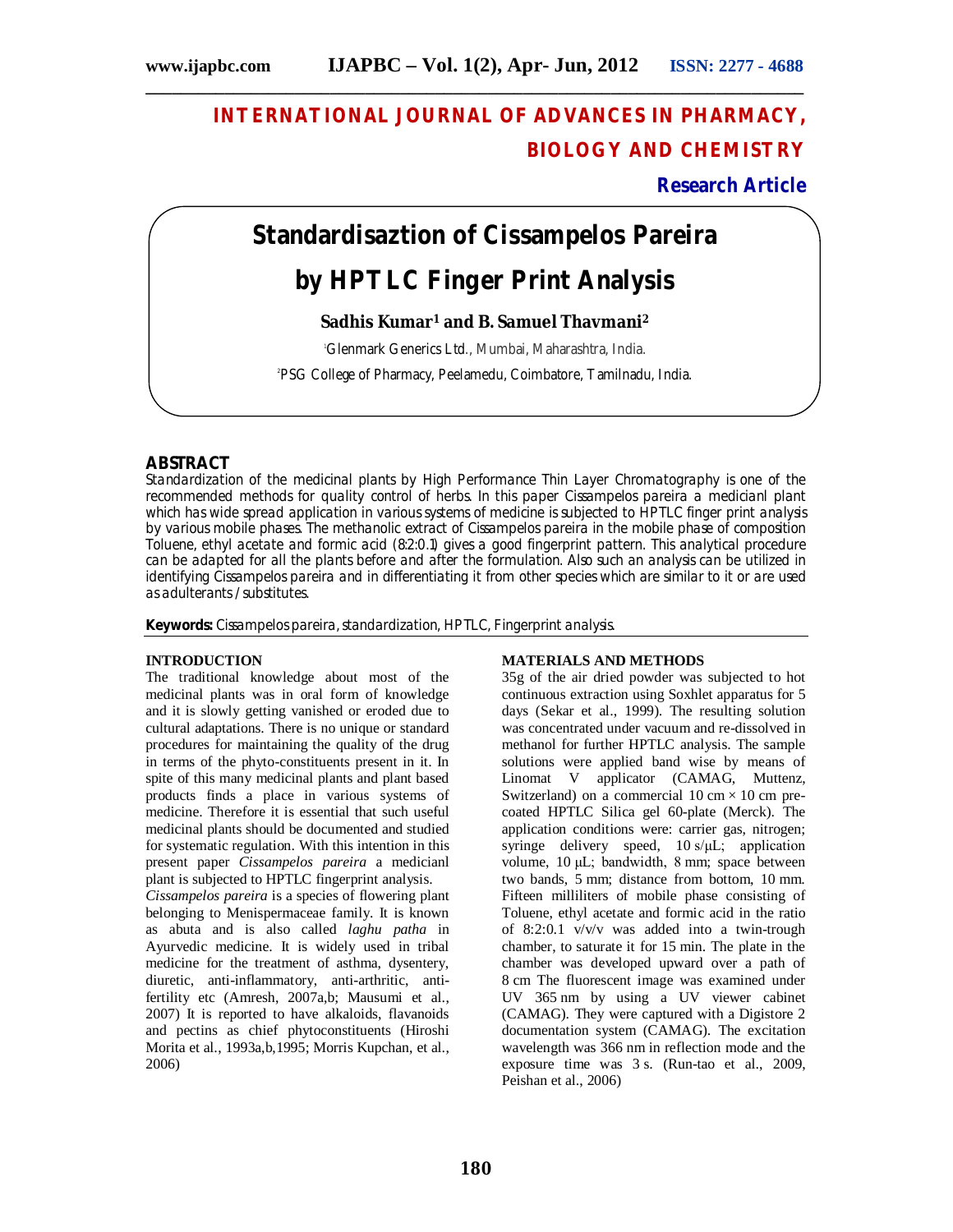#### **RESULTS AND DISCUSSION**

The HPTLC fingerprint profile of the methanolic extract showed the presence of 10 major peaks at the Rf values of 0.2, 0.28, 0.31, 0.39, 0.45, 0.50, 0.64, 0.70, 0.76, 0.96. (Fig. No. 1). Any herbal formulations which involve any number of medicinal plants must be subjected to such analysis and checked with the standard finger print which is kept as our in-house specification. Addition or deletion of any peaks indicates the adulteration of the drug material.

#### **CONCLUSION**

Since there are number of species which closely resemble each other, it will be a difficult task for the identification of the exact species which is of medicinal value. Hence this study will be helpful for the proper selection of plants in a scientific way.



**\_\_\_\_\_\_\_\_\_\_\_\_\_\_\_\_\_\_\_\_\_\_\_\_\_\_\_\_\_\_\_\_\_\_\_\_\_\_\_\_\_\_\_\_\_\_\_\_\_\_\_\_\_\_\_\_\_\_\_\_\_\_\_\_\_\_\_\_\_\_\_\_\_\_\_**

**Fig. 1: Chromatogram of methanolic extract**



**Fig. 2: Finger print analysis of methanolic extract of** *Cissampelos pareira*

#### **REFERENCES**

- 1. Amresh G, Reddy GD, Rao Ch V and Singh PN.Evaluation of anti-inflammatory activity of *Cissampelos pareira* root in Ethnopharmacology. 2007;110:526-531.
- 2. Amresh G, Singh PN and Rao ChV,.Antinociceptive and antiarthritic activity of *Cissampelos pareira* roots. Journal of Ethnopharmacology. 2007;111(3):531-536.